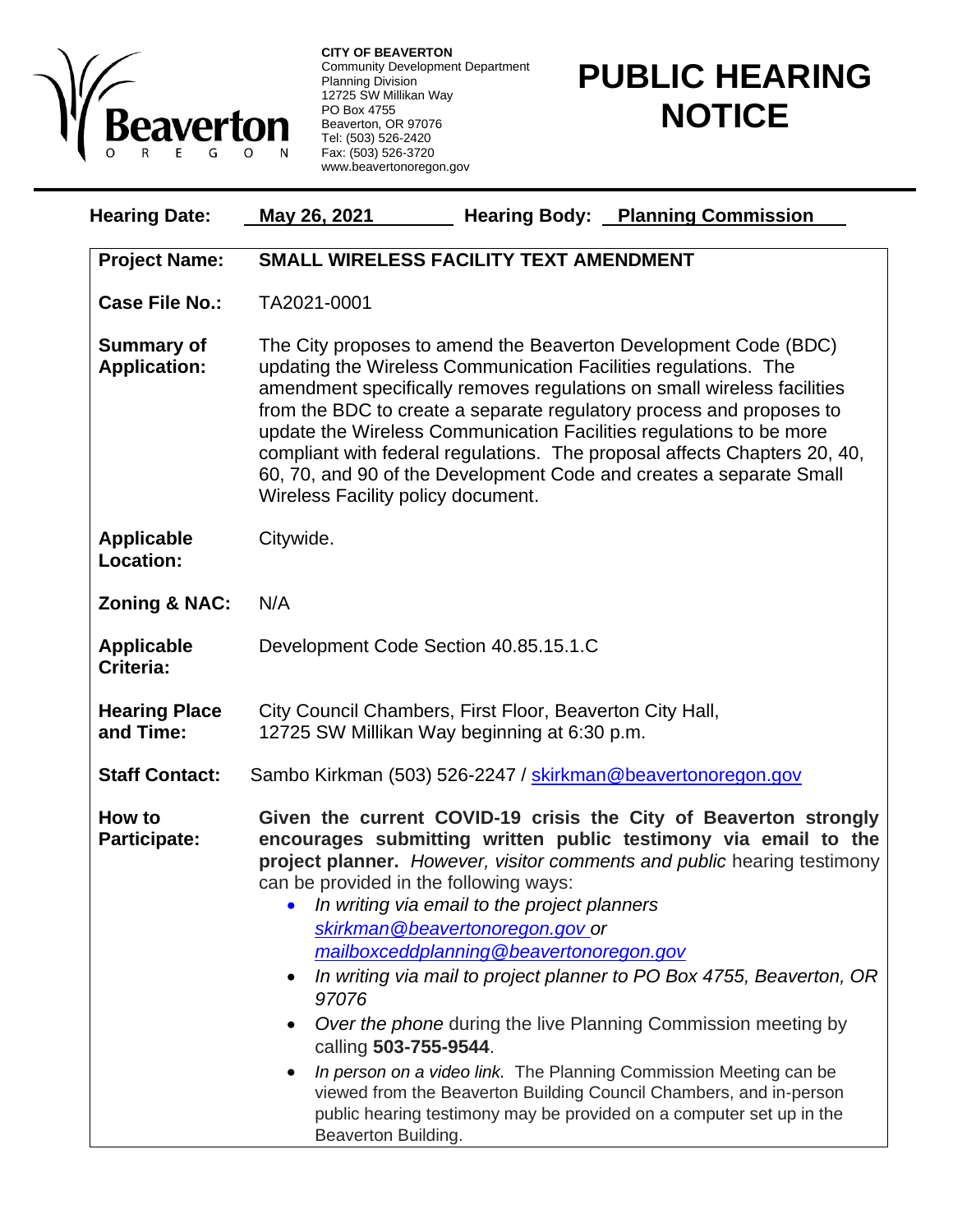## **Due Date for Written Comments: May 14, 2021 at 5:00 p.m.**

Pursuant to Section 50.83 of the Beaverton Development Code, written comments or exhibits submitted prior to the hearing in order to be submitted by staff at the hearing must be received by the City Recorder or project planner no later than 5:00 p.m. on the day of the scheduled hearing. To be made a part of the written staff report, correspondence needs to be received by Friday, May 14, 2021. All written testimony provided prior to the meeting will be provided to Planning Commission prior to their decision. Please reference the Case File Number and Project Name in your written comments. Comments are encouraged be provided comment via email to [skirkman@beavertonoregon.gov.](mailto:skirkman@beavertonoregon.gov)

You are receiving this notice to advise you of a proposed ordinance action. Section 50.50.2 of the Beaverton Development Code requires the City to provide written notice of a proposed ordinance action to the applicant, affected Neighborhood Association Committees (NACs), and owners of property within the City for which the proposed ordinance, if adopted, may in the Director's opinion affect the permissible uses of land. Property owner information is based on the most recent property tax assessment roll of the Washington County Department of Assessment and Taxation.

A copy of all documents and evidence submitted by or on behalf of the applicant, and applicable review criteria, are available for inspection. Please contact the project planner for more information or to view documents electronically. A copy of the staff report will be available for inspection at no cost at least seven (7) calendar days before the hearing. A copy of any or all materials will be provided at a reasonable cost. A copy of the staff report may also be viewed online at: [www.beavertonoregon.gov/DevelopmentProjects](http://www.beavertonoregon.gov/DevelopmentProjects)

The Planning Commission shall conduct hearings in accordance with adopted rules of procedure and shall make a recommendation on the application after the hearing closes to be forwarded to the City Council. Failure to raise an issue in a hearing, by testifying in person or by letter, or failure to provide statements or evidence with sufficient specificity to afford the decision making authority an opportunity to respond to such issue, precludes appeal to the Land Use Board of Appeals on the issue.

Staff strongly encourages you to participate in the public process by reviewing documents online and viewing the public meeting at [https://www.beavertonoregon.gov/291/Agendas-Minutes.](https://www.beavertonoregon.gov/291/Agendas-Minutes) If you do not have the technology to view documents, watch, or participate in the meeting, please contact the project planner for additional support.

*Accessibility information: This information can be made available in large print or audio tape upon request. Assistive listening devices, sign language interpreters, or qualified bilingual interpreters can be made de available at any public meeting or program with 72 hours advance notice. To request services, contact Sambo Kirkman by calling 711 503-256-2557 or email [skirkman@beavertonoregon.gov.](mailto:skirkman@beavertonoregon.gov)*